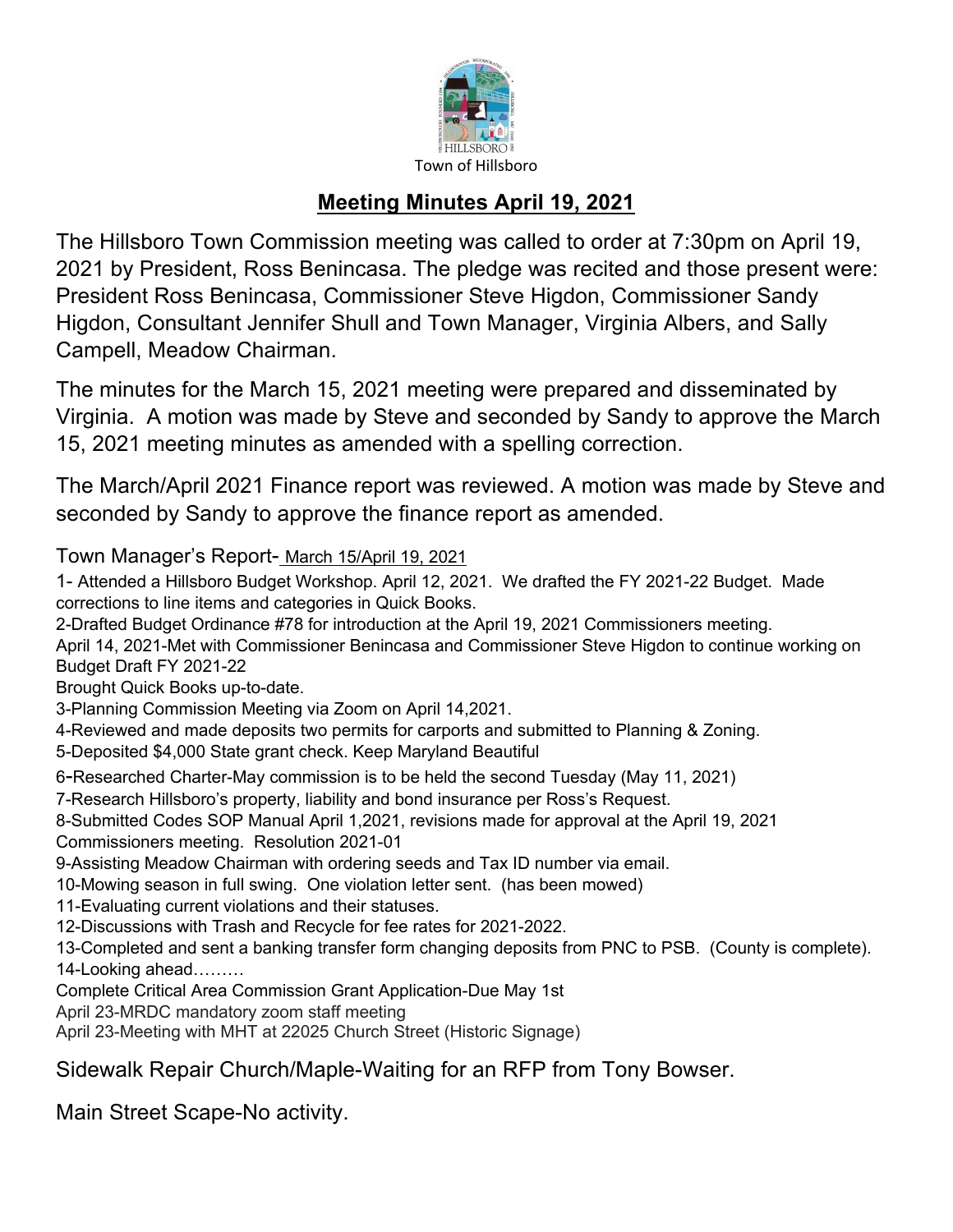Meadow Project-Sally has ordered the seeds and submitted an invoice for a check. Site is waiting to be sprayed.

Sally is also heading up Spring Clean Up Day scheduled for to be held in May. She will post in the post office for volunteers. "Adopt a Highway"

22025 Church Street-April 23rd. Met with Amanda from Maryland Historic Trust, Commissioner Ross Benincasa, consultant Jennifer Shull, and Parks & Recreation Director, Sue Simmons. We discussed, historic value, demolition, board up/safety and future plans for this project. After reviewing the site. Amanda, Ross and Jennifer looked at the Bank Building on Main Street.

The American Rescue Plan's Corona Virus State and Local Recovery Funds program provides relief funds for State, County and Municipal Governments. Still waiting for more info and direction. We have to submit our Dunns & Bradstreet info in order to receive funds.

The Town Commissioners of Hillsboro have received word that they were awarded a Community Legacy Grant in the amount of \$25,000 to be used for façade improvement.

Mid Shore Community Foundation. The newly form committee hasn't met yet.

Election is scheduled to be held April 26, 2021.Virginia will pick up the voter list from the Caroline Board of Elections and check with Peggy Stafford.

Commissioner Steven Higdon introduced Ordinance #78, which was seconded by Commissioner Sandra Higdon. APPROPRIATION ORDINANCE FOR BUDGET FY 2021-2022.An ordinance providing appropriation for the Town of Hillsboro for FY 2021- 2022 (07/01/21-6/30/22). WHEREAS TO ADOPT AN ANNUAL APPROPRIATION ORDINANCE NECESSARY TO PURSUE THE BUSINESS OF THE TOWN OF HILLSBORO ON A FISCAL BASIS.

Commissioner Steven Higdon introduced ORDINANCE # 79, which was seconded by Commissioner Sandy Higdon. AN ORDINANCE ESTABLISHING A FEE SCHEDULE FOR VARIOUS SERVICES, CHARGES AND PENALTIES INCLUDING BUT NOT LIMITED TO BUSINESS LICENSES, BUILDING CONSTRUCTION, ALTERATION, REPAIR, DEMOLTION AS WELL AS VIOLATION PENALTIES FOR FAILING TO ADHERE TO TOWN REGULATIONS. HEREBY REVOKING ALL PREVIOUS FEE ORDINANCES AND AMENDING ALL APPLICABLE FEES CONTAINED IN VARIOUS ORDINANCES AS OF THIS DATE.

Please note: These Ordinances will be posted in the local newspaper, in the Post Office and on the website and a hearing will be held at the May 11, 2021 Commission Meeting.